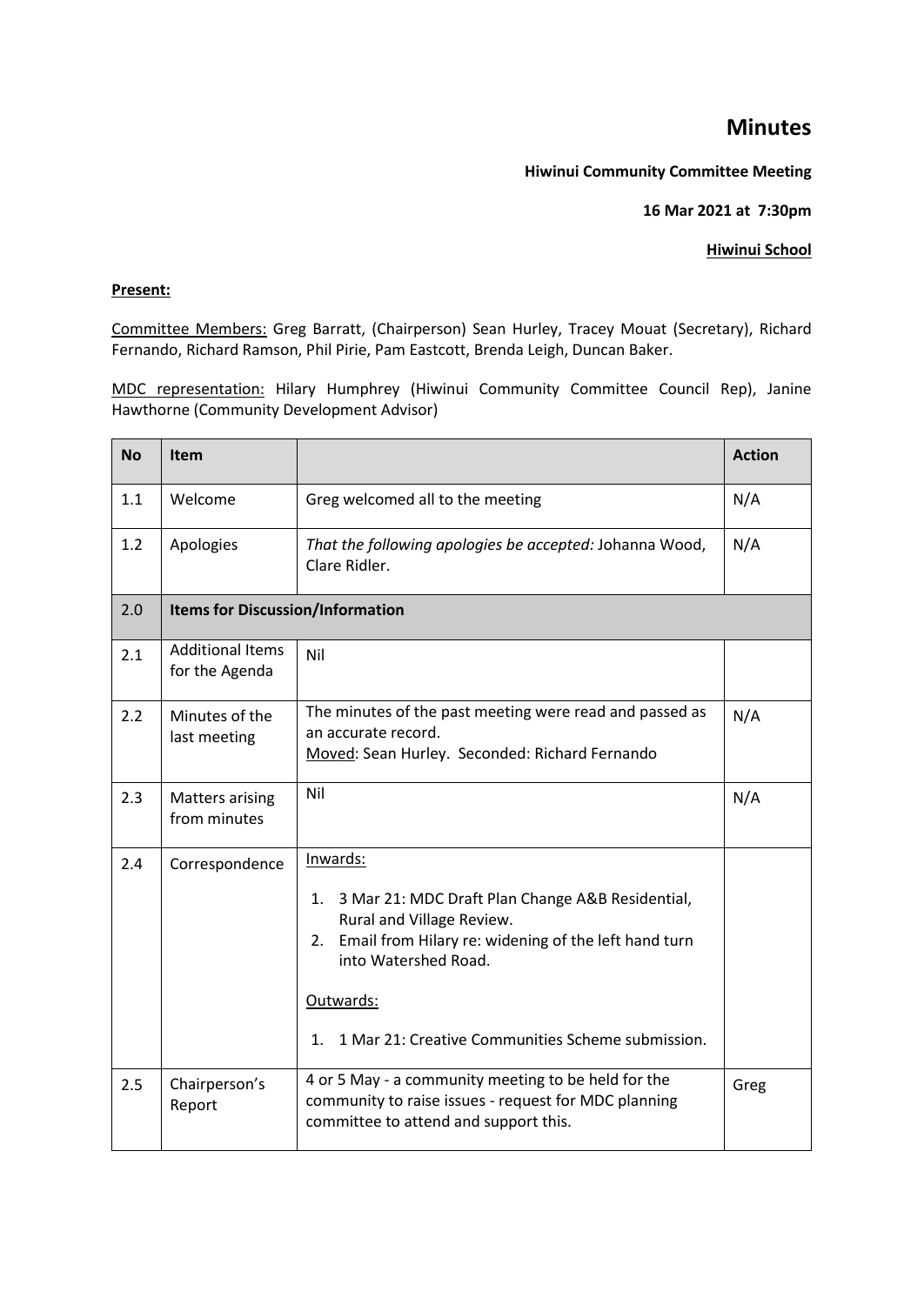| 2.6  | MDC Zoom                                    | Matthew Mackay (Principal Planner, MDC) joined the<br>meeting via a zoom link to discuss the Rural Lifestyle Draft<br>Plan.<br>With the compressed timeframe, it was agreed that it<br>would be best for an open community meeting to be held<br>early May (4 or 5 May).<br>Hilary will find social media links regarding this that can be<br>forwarded to the community, and Matthew will provide<br>some printouts.                                                               |                                                                     |
|------|---------------------------------------------|-------------------------------------------------------------------------------------------------------------------------------------------------------------------------------------------------------------------------------------------------------------------------------------------------------------------------------------------------------------------------------------------------------------------------------------------------------------------------------------|---------------------------------------------------------------------|
| 2.7  | <b>Financial Report</b>                     | Proposal for the \$3,000 annual funding was confirmed as<br>allocated to Hiwinui beautification.                                                                                                                                                                                                                                                                                                                                                                                    | Greg                                                                |
| 2.8  | School in the<br>community<br>report        | Extremely busy at school with various sporting activities.<br>The school pool heat pump is working well.                                                                                                                                                                                                                                                                                                                                                                            | N/A                                                                 |
| 2.9  | Hiwinui<br><b>Beautification</b><br>Project | MDC POC Karl will keep some plants aside for Hiwinui.<br>Dave Stewart will spray berms to plant - awaiting a dry<br>period, then planting will occur approximately 3 months<br>after this. We're looking at a July 2021 planting day.                                                                                                                                                                                                                                               | <b>Richard R</b>                                                    |
| 2.10 | Communications                              | Focus on the upcoming Community Picnic. The end of<br>term newsletter will be drafted mid-April. And will forward<br>out information regarding the MDC draft plan changes.                                                                                                                                                                                                                                                                                                          | Tracey                                                              |
| 2.11 | <b>Welcome Signs</b>                        | Fences are stained. Matt (Roadrunner) is coordinating a<br>windmill cutout with Richard, but struggling to confirm a<br>suitable design. 'Hiwinui' will go through two rails, with<br>corten as a background and steel as the signage.<br>Grass has been trimmed around all signs, with<br>scraping/culvert/concrete slab to be put into the Reid Line<br>East fences.<br>Provide imagery to MDC / Phil prior to cutting to ensure<br>we have approval to use the design/materials. | Greg/<br><b>Richard R</b><br>Richard<br>Duncan/<br><b>Richard R</b> |
| 2.12 | <b>Local Roading</b><br>Update              | There are no left turn bays and the work has finished on<br>the Watershed/Ashhurst Rd intersection - Hilary will follow<br>up.<br>Road sign at top of t-intersection - is propped up at the<br>moment and needs fixing.                                                                                                                                                                                                                                                             | Hilary                                                              |
| 2.13 | <b>MDC Update</b>                           | Community Honours. MDC is requesting nominations for<br>these. (closes 31 July 21).                                                                                                                                                                                                                                                                                                                                                                                                 |                                                                     |